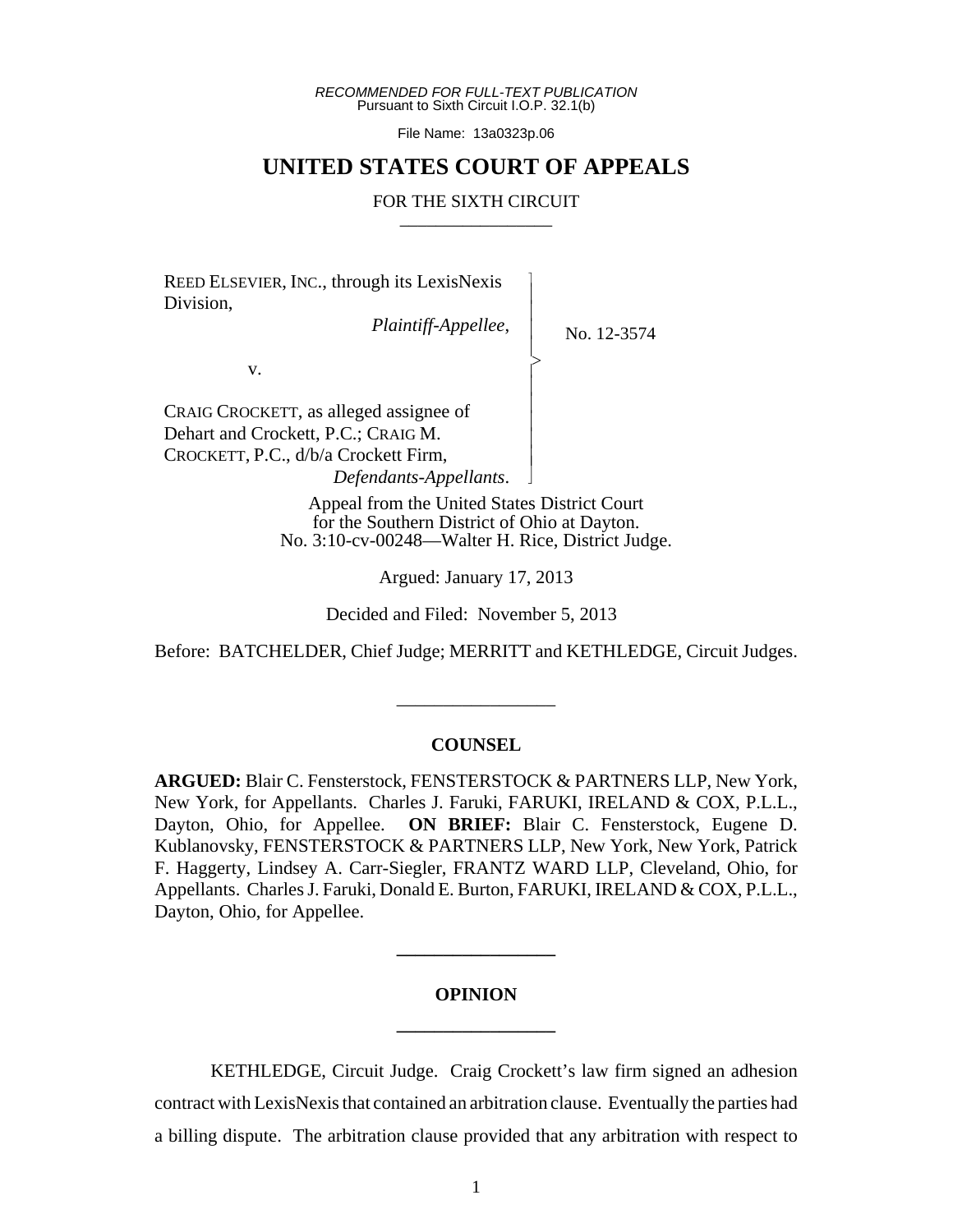LexisNexis's charges must occur in the city where LexisNexis is located. That provision and others made arbitration of Crockett's individual claims economically unfeasible, so Crockett filed an arbitration demand on behalf of himself and a putative class of other LexisNexis customers. But the arbitration clause says nothing about classwide arbitration, and the Supreme Court has recently made clear that we must interpret arbitration clauses according to their terms. We therefore agree with the district court that the arbitration clause does not permit the classwide arbitration that Crockett seeks here.

I.

LexisNexis (a business division of Reed Elsevier) provides legal-research services, primarily on-line. In 2007, Craig Crockett and his former law firm—Dehart & Crockett, P.C.—subscribed to a LexisNexis Subscription Plan. The Plan allowed subscribers unlimited access to certain legal databases for a flat, monthly fee. Subscribers could access other databases for an additional fee. According to Crockett, LexisNexis told subscribers that a warning sign—such as a dollar (\$) sign—would display if the subscriber was about to use a database outside of the Plan.

Several years after signing up for the Plan, Crockett complained to LexisNexis that his firm was being charged additional fees without any warning that the firm was using a database outside the Plan. LexisNexis allegedly insisted on payment of the additional fees anyway. Soon thereafter, Dehart & Crockett dissolved. Crockett then formed the Crockett Firm and entered into a LexisNexis subscription agreement that is materially identical to the Plan.

The Plan contains an arbitration clause. In 2010, Crockett filed an arbitration demand with the American Arbitration Association against LexisNexis on behalf of himself and two putative classes. One class comprised law firms that were charged additional fees by LexisNexis. The other class comprised clients onto whom such fees were passed. The demand sets forth state-law claims for fraud, negligent misrepresentation, breach of contract, negligence, gross negligence, unjust enrichment,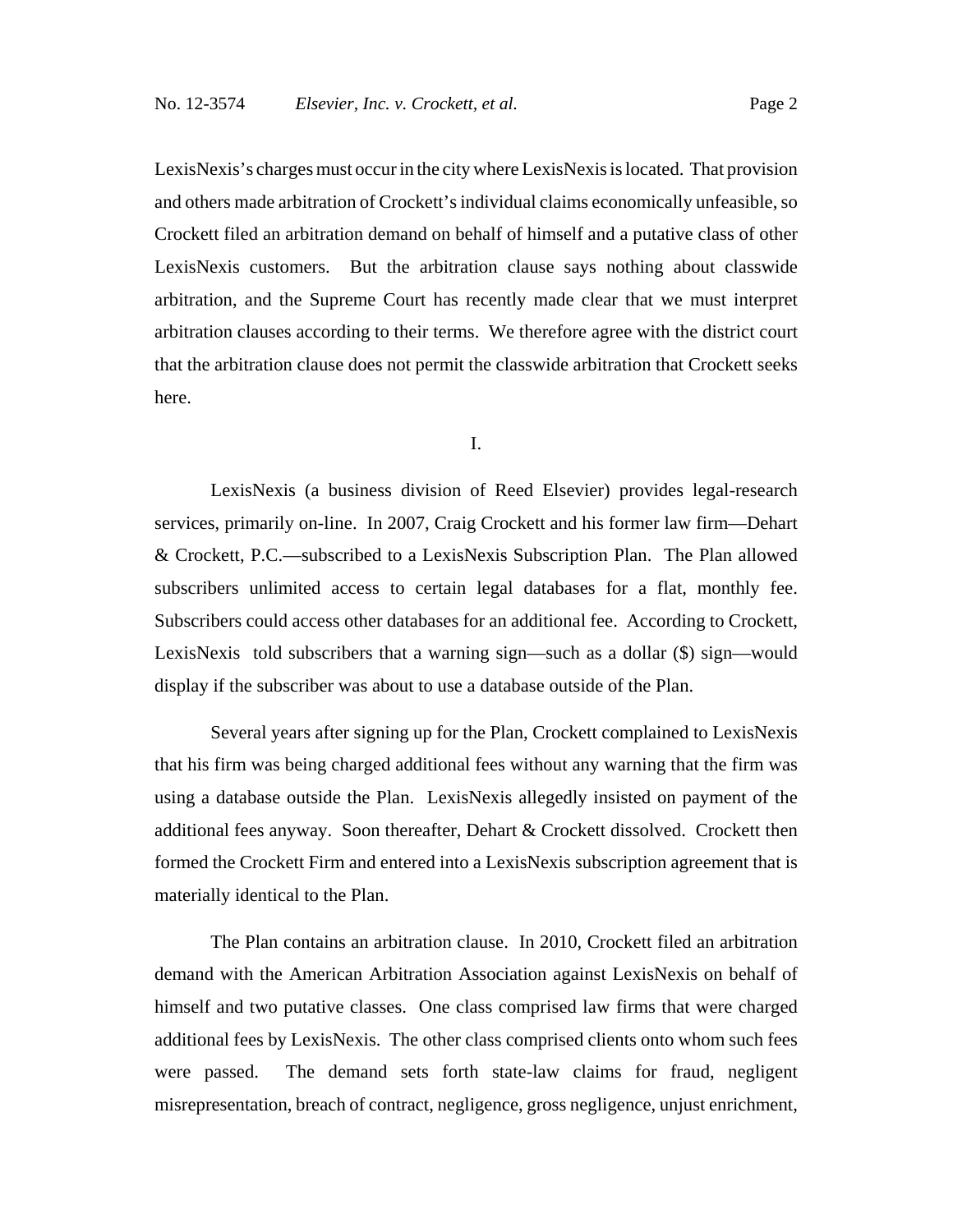and violation of the New York Consumer Protection Act. Crockett sought damages in excess of \$500 million.

In response, LexisNexis sued Crockett in a federal district court in Ohio, seeking a declaration that the Plan's arbitration clause does not authorize class arbitration. LexisNexis also sought an injunction barring Crockett from proceeding with classwide arbitration. In an opinion that thoroughly canvassed the caselaw, the district court granted summary judgment in favor of LexisNexis on its declaratory claim and dismissed the injunctive claim without prejudice.

This appeal followed.

## II.

We review the district court's grant of summary judgment de novo. *Grden v. Leikin Ingber & Winters PC*, 643 F.3d 169, 171 (6th Cir. 2011).

### A.

#### 1.

Crockett first argues that an arbitrator, rather than the district court, should have decided whether the Plan's arbitration clause authorizes classwide arbitration. "[A]rbitrators derive their authority to resolve disputes only because the parties have agreed in advance to submit such grievances to arbitration." *AT&T Techs., Inc. v. Commc'n Workers of Am.*, 475 U.S. 643, 648–49 (1986). Thus, an arbitrator has authority to answer the question whether an agreement provides for classwide arbitration—a question we refer to here as "classwide arbitrability"—only if the parties have authorized the arbitrator to answer that question. *See First Options of Chicago, Inc. v. Kaplan*, 514 U.S. 938, 943 (1995). As to this much, the law is clear.

Less clear is the showing necessary for a court to decide that the parties have authorized an arbitrator to determine classwide arbitrability. On the one hand, courts presume that so-called "gateway disputes" are "for judicial determination unless the parties clearly and unmistakably provide otherwise." *Howsam v. Dean Witter Reynolds,*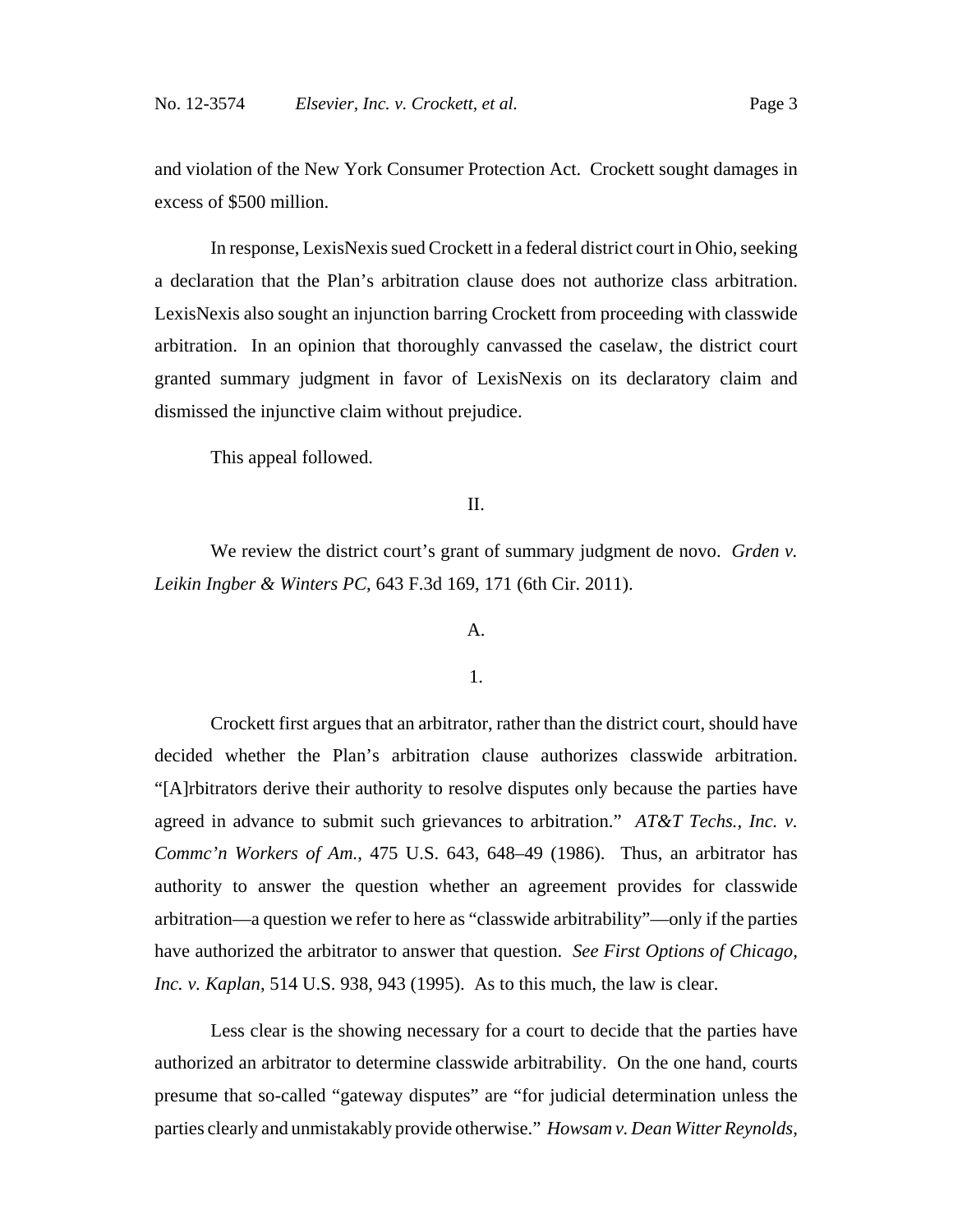*Inc.*, 537 U.S. 79, 83 (2002) (internal quotation marks and alterations omitted). Gateway disputes include "whether the parties have a valid arbitration agreement at all or whether a concededly binding arbitration clause applies to a certain type of controversy." *Green Tree Fin. Corp. v. Bazzle*, 539 U.S. 444, 452 (2003) (plurality opinion). These matters are important enough that courts "hesitate to interpret silence or ambiguity" as grounds for giving an arbitrator the power to decide them, because "doing so might too often force unwilling parties to arbitrate a matter they reasonably would have thought a judge, not an arbitrator, would decide." *First Options*, 514 U.S. at 945.

On the other hand, "the law reverses the presumption[,]" *id.*, with respect to what we refer to here as "subsidiary questions." Subsidiary questions "grow out of the dispute and bear on its final disposition[,]" *John Wiley & Sons, Inc. v. Livingston*, 376 U.S. 543, 557 (1964); and they include, for example, issues related to "waiver, delay," or "whether a condition precedent to arbitrability has been fulfilled." *Howsam*, 537 U.S. at 84–85 (quotation marks and citation omitted). Once a court decides that the parties have agreed to resolve a particular dispute through arbitration, it follows almost *a fortiorari*—absent clear language to the contrary in the parties' agreement—that they would have agreed to have an arbitrator decide these subsidiary questions as well.

So we must determine whether classwide arbitrability is a gateway question or a subsidiary one. The Supreme Court faced this same issue in *Bazzle*, though only a plurality of the Justices agreed upon its resolution. There, the plurality concluded that classwide arbitrability is merely a subsidiary question (as we use that term here) because it concerns not whether the parties "agreed to arbitrate a matter[,]" but rather "what kind of arbitration proceeding the parties agreed to." 539 U.S. at 452 (emphasis omitted). Crockett urges us to adopt the same reasoning and conclusion here.

Although the Supreme Court's puzzle of cases on this issue is not yet complete, the Court has sorted the border pieces and filled in much of the background. As an initial matter, the Court has pointedly observed that "only the plurality" in *Bazzle* decided whether classwide arbitrability is a gateway question. *Stolt-Nielsen S.A. v. AnimalFeeds Int'l Corp*., 559 U.S. 662, 680 (2010). And just last Term, the Court flatly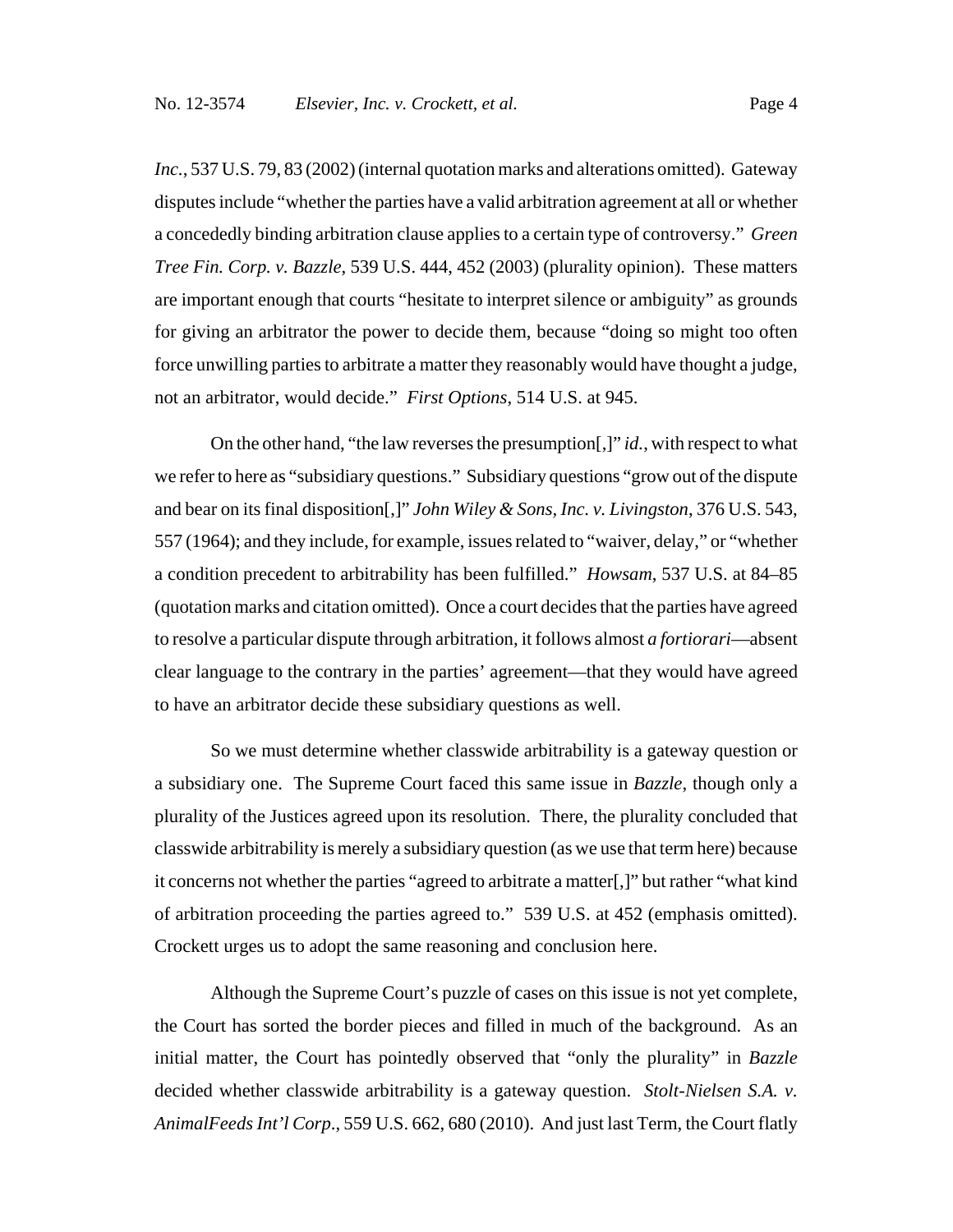stated that it "has not yet decided whether the availability of class arbitration" is a gateway question. *Oxford Health Plans LLC v. Sutter*, 133 S. Ct. 2064, 2068 n.2 (2013). Thus, the issue before us—whether classwide arbitrability is presumptively for an arbitrator to decide, or presumptively for a judge—remains an open one.

But for Crockett the caselaw is even worse than that—for recently the Court has given every indication, short of an outright holding, that classwide arbitrability is a gateway question rather than a subsidiary one. The Court has stated that "it cannot be presumed the parties consented to [classwide arbitration] by simply agreeing to submit their disputes to an arbitrator." *Stolt-Nielsen*, 559 U.S. at 685. Indeed, for several reasons, the Court has characterized the differences between bilateral and classwide arbitration as "fundamental." *Id*. at 686; *AT&T Mobility LLC v. Concepcion*, 131 S. Ct. 1740, 1750 (2011) (same). First, arbitration's putative benefits—"lower costs, greater efficiency and speed," et cetera—"are much less assured" with respect to classwide arbitration, "giving reason to doubt the parties' mutual consent" to that procedure. *Stolt-Nielsen* at 685; *see also Concepcion*, 131 S.Ct. at 1751 (stating that "the switch from bilateral to class arbitration sacrifices the principal advantage of arbitration—its informality—and makes the process slower, more costly, and more likely to generate procedural morass than final judgment"). Second, "[c]onfidentiality becomes more difficult" in classwide arbitrations, *id.* at 1750—thus "potentially frustrating the parties" assumptions when they agreed to arbitrate." *Stolt-Nielsen*, 559 U.S. at 686. Third, "the commercial stakes of class-action arbitration are comparable to those of class-action litigation"—indeed, Crockett seeks an award of \$500 million here—"even though the scope of judicial review is much more limited[.]" *Id*. at 686–87. And then there are the due-process concerns: once an arbitration is expanded classwide, "[t]he arbitrator's award no longer purports to bind just the parties to a single arbitration agreement, but adjudicates the rights of absent parties as well." *Id*. at 686. Consequently, the absent parties "must be afforded notice, an opportunity to be heard, and a right to opt out of the class." *Concepcion*, 131 S. Ct. at 1751. Indeed, "where absent class members have not been required to opt *in*, it is difficult to see how an arbitrator's decision to conduct class proceedings could bind absent class members who have not authorized the arbitrator to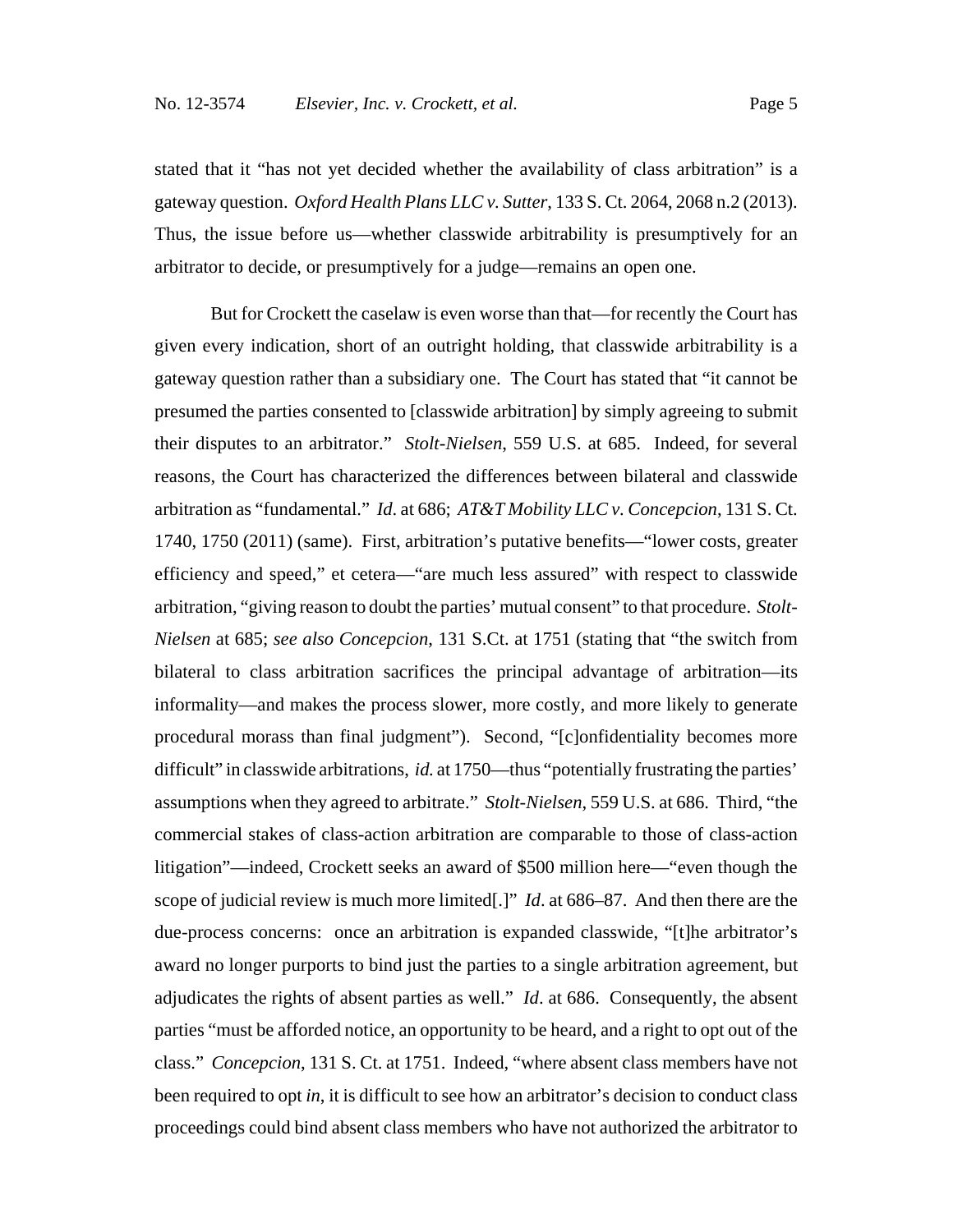decide on a classwide basis which arbitration procedures are to be used." *Oxford Health*, 133 S. Ct. at 2071–72 (Alito, J., concurring). Thus, in sum, "[a]rbitration is poorly suited to the higher stakes of class litigation." *Concepcion*, 131 S.Ct at 1752.

Crockett's argument does not fit this puzzle. Gateway questions are fundamental to the manner in which the parties will resolve their dispute—whereas subsidiary questions, by comparison, concern details. And whether the parties arbitrate one claim or 1,000 in a single proceeding is no mere detail. Unlike the question whether, say, one party to an arbitration agreement has waived his claim against the other—which of course is a subsidiary question—the question whether the parties agreed to classwide arbitration is vastly more consequential than even the gateway question whether they agreed to arbitrate bilaterally. An incorrect answer in favor of classwide arbitration would "forc[e] parties to arbitrate" not merely a single "matter that they may well not have agreed to arbitrate[,]" *Howsam*, 537 U.S. at 84, but thousands of them. We therefore hold that the question whether an arbitration agreement permits classwide arbitration is a gateway matter, which is reserved "for judicial determination unless the parties clearly and unmistakably provide otherwise." *Id*. at 83 (internal quotations and alterations omitted).

#### 2.

Crockett cannot make that showing here. The Plan's arbitration clause provides, in relevant part:

#### **2. Arbitration**

Except as provided below, any controversy, claim or counterclaim (whether characterized as permissive or compulsory) arising out of or in connection with this Order (including any amendment or addenda thereto), whether based on contract, tort, statute, or other legal theory (including but not limited to any claim of fraud or misrepresentation) will be resolved by binding arbitration under this section and the then-current Commercial Rules and supervision of the American Arbitration Association ("AAA").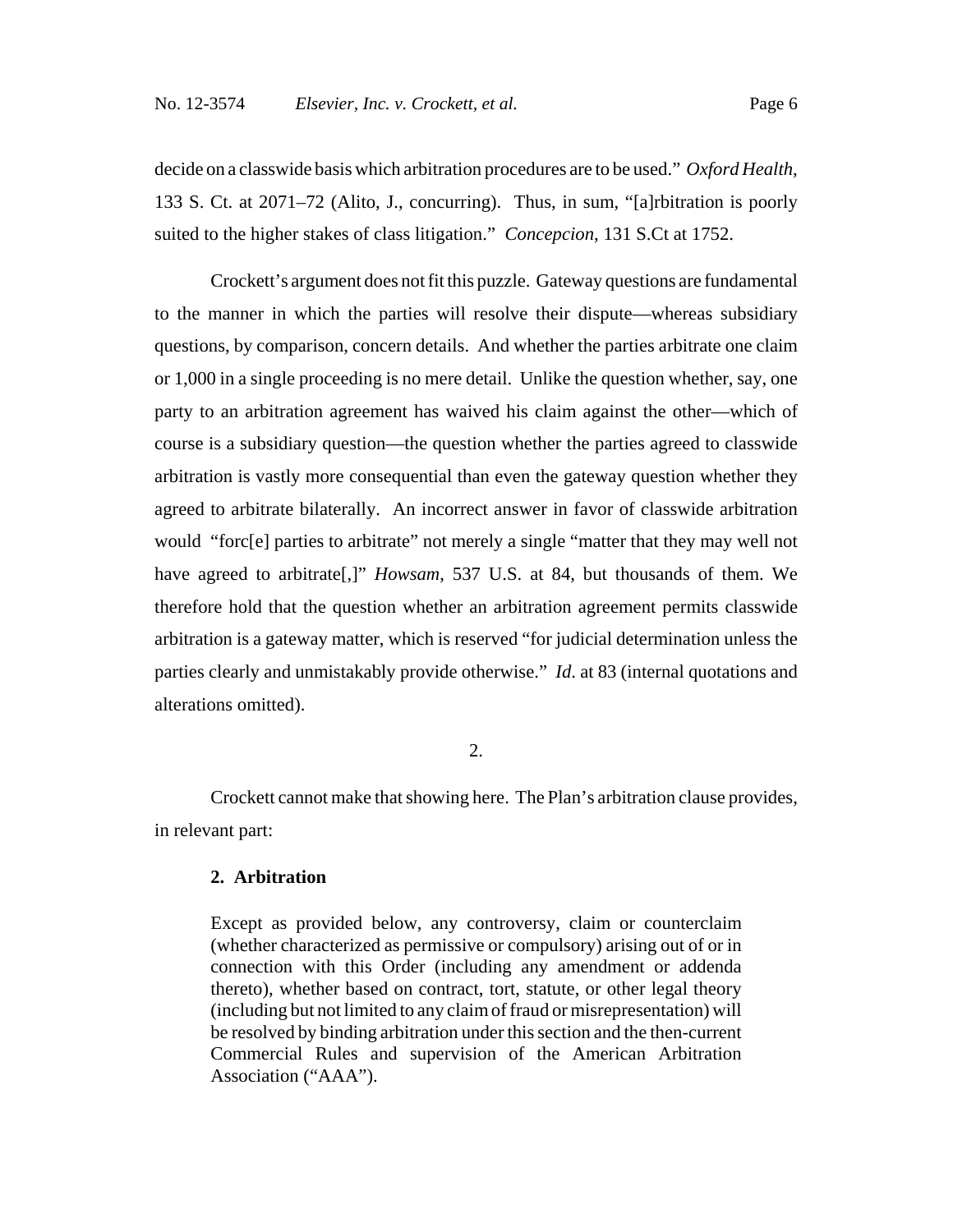The clause also provides: "Issues of arbitrability will be determined in accordance and solely with the federal substantive and procedural laws relating to arbitration[.]"

This language does not clearly and unmistakably assign to an arbitrator the question whether the agreement permits classwide arbitration. Instead it does not mention classwide arbitration at all. It is true that the clause provides that "any controversy . . . arising out of or in connection with this Order" shall be resolved by binding arbitration; and one might argue that the question whether an arbitrator should decide classwide arbitrability is a "controversy . . . arising . . . in connection with" Crockett's order. That, indeed, was the interpretation that the plurality gave to analogous language in *Bazzle*. *See* 539 U.S. at 448 (plurality opinion). But given the total absence of any reference to classwide arbitration in this clause, the agreement here can just as easily be read to speak only to issues related to bilateral arbitration. Thus, at best, the agreement is silent or ambiguous as to whether an arbitrator should determine the question of classwide arbitrability; and that is not enough to wrest that decision from the courts. *Stolt-Nielsen*, 559 U.S. at 684–85. We therefore agree with the district court that the question whether Crockett and LexisNexis agreed to arbitrate must "be decided by the court, not the arbitrator." *AT&T Techs.*, 475 U.S. at 649. And so we turn to that question next.

#### B.

 The principal reason to conclude that this arbitration clause does not authorize classwide arbitration is that the clause nowhere mentions it. A second reason, as the district court correctly observed, is that the clause limits its scope to claims "arising from or in connection with *this Order*," as opposed to other customers' orders. Crockett responds that the arbitration clause refers to the AAA's Commercial Rules, which themselves incorporate the AAA's Supplemental Rules for Class Arbitration. But the Supplemental Rules expressly state that one should "not consider the existence of these Supplementary Rules, or any other AAA rules, to be a factor either in favor of or against permitting the arbitration to proceed on a class basis." Crockett also responds that the agreement does not expressly exclude the possibility of classwide arbitration, which is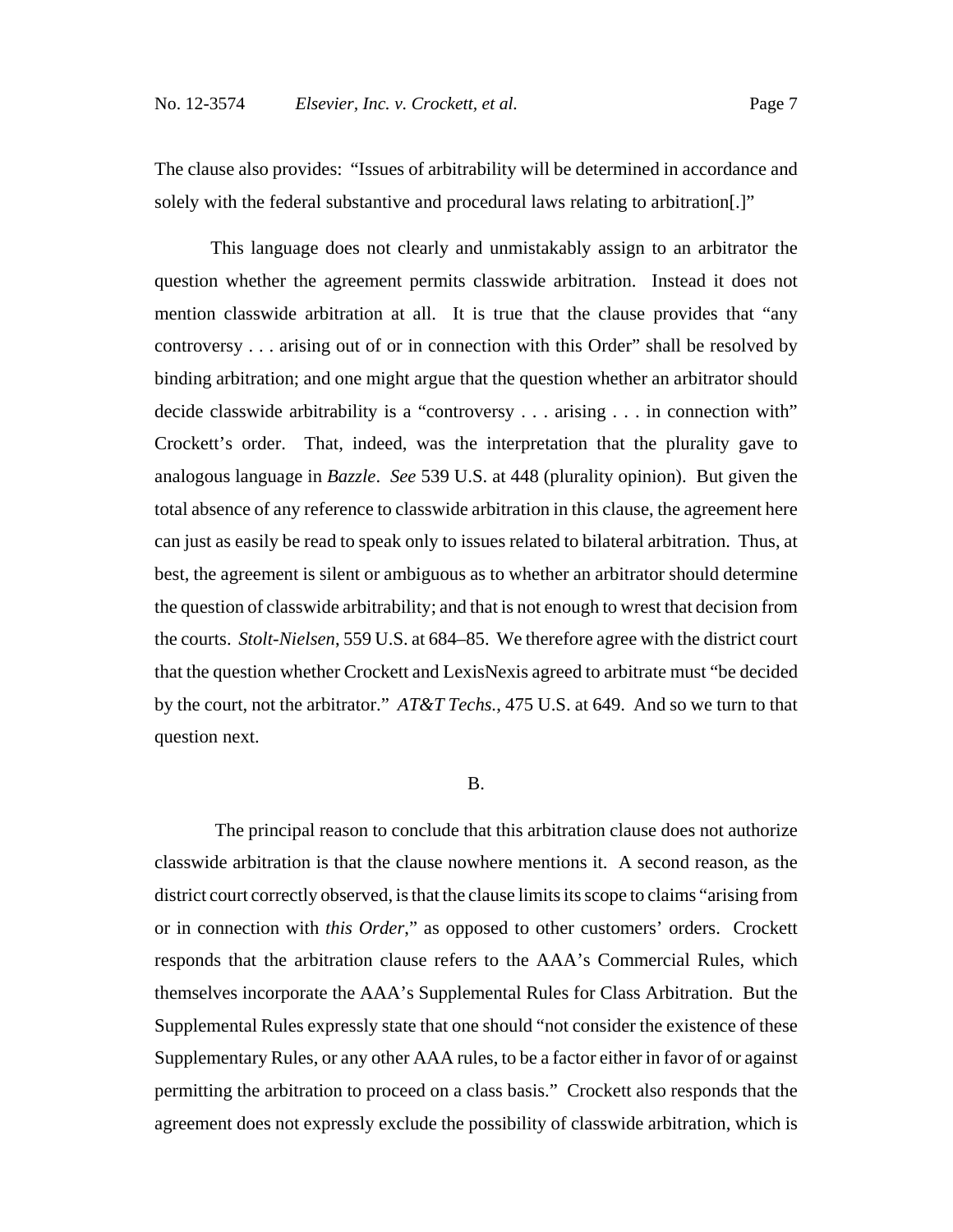true enough. But the agreement does not include it either, which is what the agreement needs to do in order for us to force that momentous consequence upon the parties here.

The Supreme Court has made clear that "[a]n implicit agreement to authorize class-action arbitration" should not be inferred "solely from the fact of the parties' agreement to arbitrate." *Stolt–Nielsen*, 559 U.S. at 685. That, at bottom, is the inference that Crockett asks us to make here. The agreement in this case does not provide for classwide arbitration.

#### C.

Crockett's remaining argument is that, if read not to permit classwide arbitration, the arbitration clause is unconscionable. The clause is indeed as one-sided as Crockett says: the clause favors LexisNexis at every turn, and as a practical matter makes it economically unfeasible for Crockett or any other customer to assert the individual claims that Crockett seeks to assert here. The clause provides that any arbitration of any dispute concerning LexisNexis's charges must occur in Dayton, Ohio, where LexisNexis is headquartered. The customer must pay his own legal fees, even if the arbitrator concludes that LexisNexis's charges were improper. And unlike many corporations that require arbitration of disputes with their customers, LexisNexis makes its customer split the tab for the arbitrator's fee.

 The idea that the arbitration agreement in this case reflects the intent of anyone but LexisNexis is the purest legal fiction. But all of these things—the one-sided nature of the arbitration clause, and its adhesive nature—were also present in *American Express Co. v. Italian Colors Restaurant*, 133 S. Ct. 2304 (2013). And there the Supreme Court held that, all of those concerns notwithstanding, the absence of a class-action right does not render an arbitration agreement unenforceable. *Id.* at 2309 (The solution to Crockett's problem is likely a market solution; as the district court observed, Westlaw's agreement with its customers lacks any arbitration clause, much less a clause of the sort at issue here.) Under *Italian Colors*, therefore, the agreement here is not unconscionable.